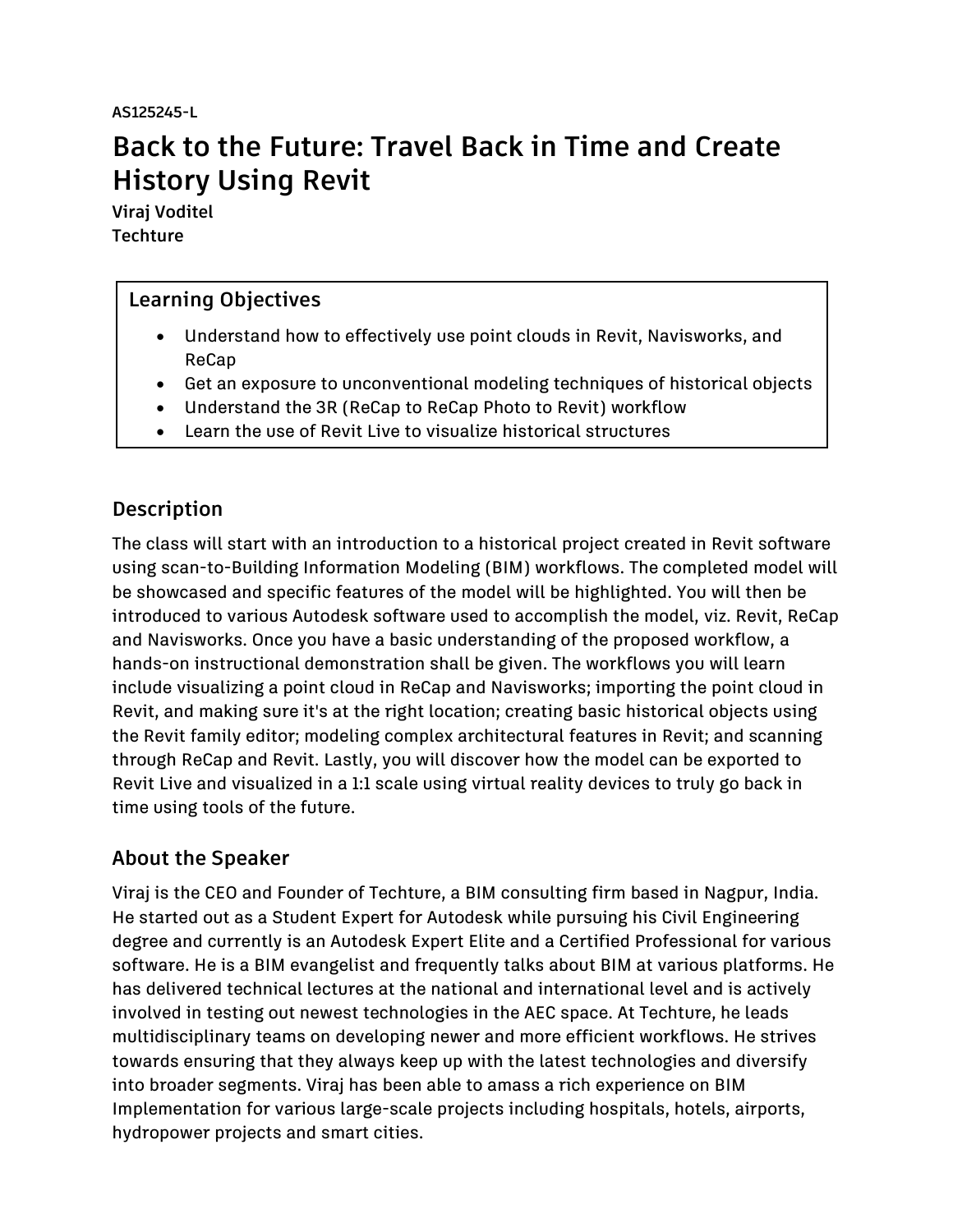# <span id="page-1-0"></span>**Class Content**

**Table of Contents** 

| 4. Creating Mesh Models using Point Clouds and bringing the models in Revit 9 |  |
|-------------------------------------------------------------------------------|--|
|                                                                               |  |
|                                                                               |  |
|                                                                               |  |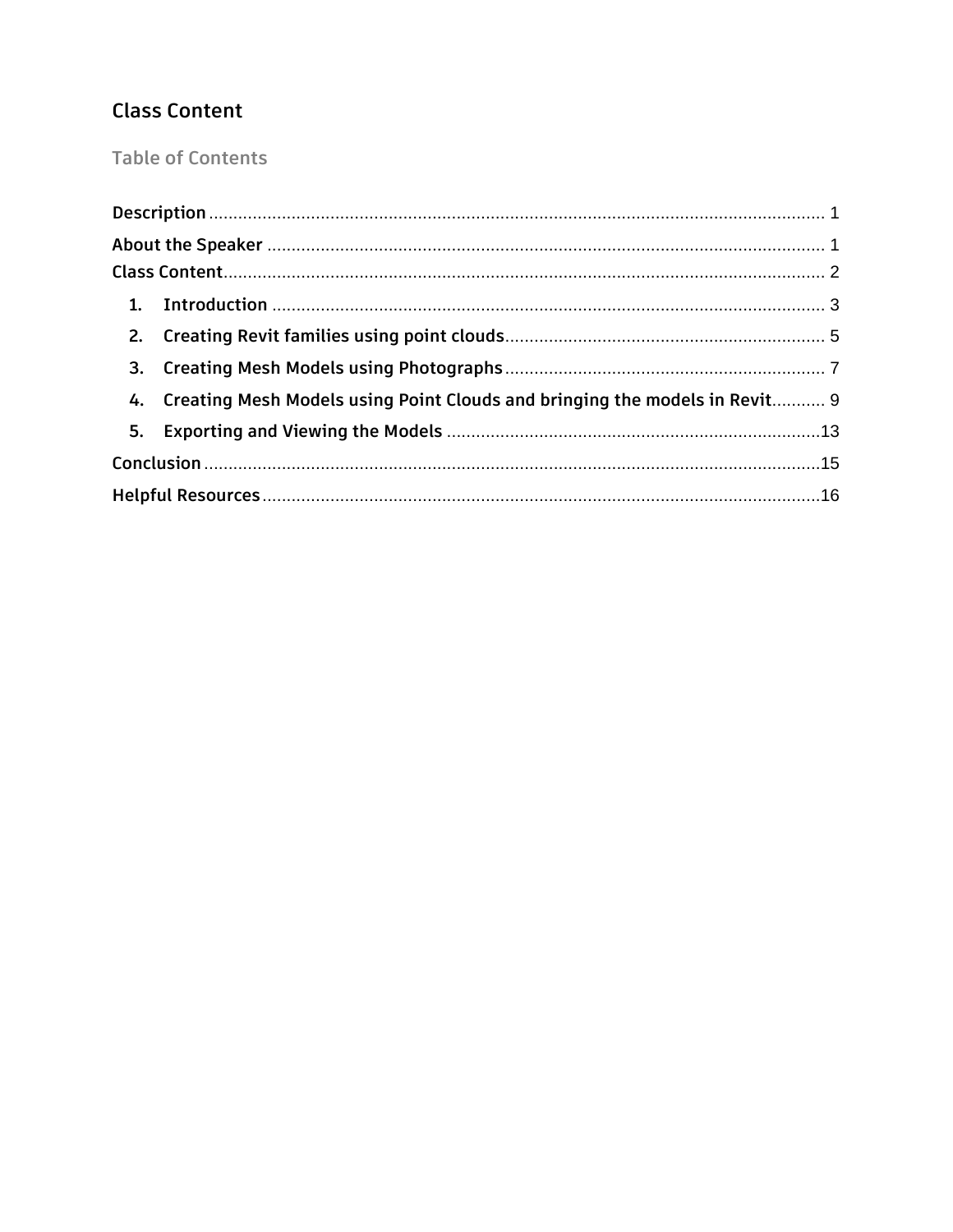# <span id="page-2-0"></span>**1. Introduction**

Laser scanning is a relatively new technology which has impacted the traditional profession of surveying radically. 3D Laser Scanning is a non-contact, non-destructive technology that digitally captures the shape of physical objects using a line of laser light. 3D laser scanners create "point clouds" of data from the surface of an object.

The technology accomplishes all the aspects of outputs provided by the conventional surveys while at the same time providing much more value addition to what can be achieved by equivalent efforts in the same time. Laser scanning is becoming much more prevalent due the technology becoming more and more feasible and scanning devices becoming affordable.

Data capture can be done using the following methods:

- Terrestrial scanners
- UAV/Drones
- Photogrammetry
- Even more technologies

The scans are then registered and geo-coordinated, so that the data is further useful to anyone using it for modelling, coordination or appending it with other contextual models.

One of the major impacts this technology has had is on the capture of data of existing structures or buildings. More so, historical buildings which have been built decades and centuries ago. Capturing these historical structures using this technology provides variety of benefits:

- It helps in documenting these structures as they are quite old and there may not be enough documentation or drawings available
- In case of natural disasters, if there exist reality models or 3D models of these structures, then they may be restored with a significant source of data to rely on

Converting the laser scans to BIM models provides additional benefits:

- Models are lighter than point clouds and do not take up too much hard disk space
- Help to document materials and material properties
- Add metadata to points in the model, example cracks or deterioration
- Creation of 2D drawings is possible through a 3D Model
- Models can be a simplistic representation and used for gaming purposes
- Model can be used by governments to promote tourism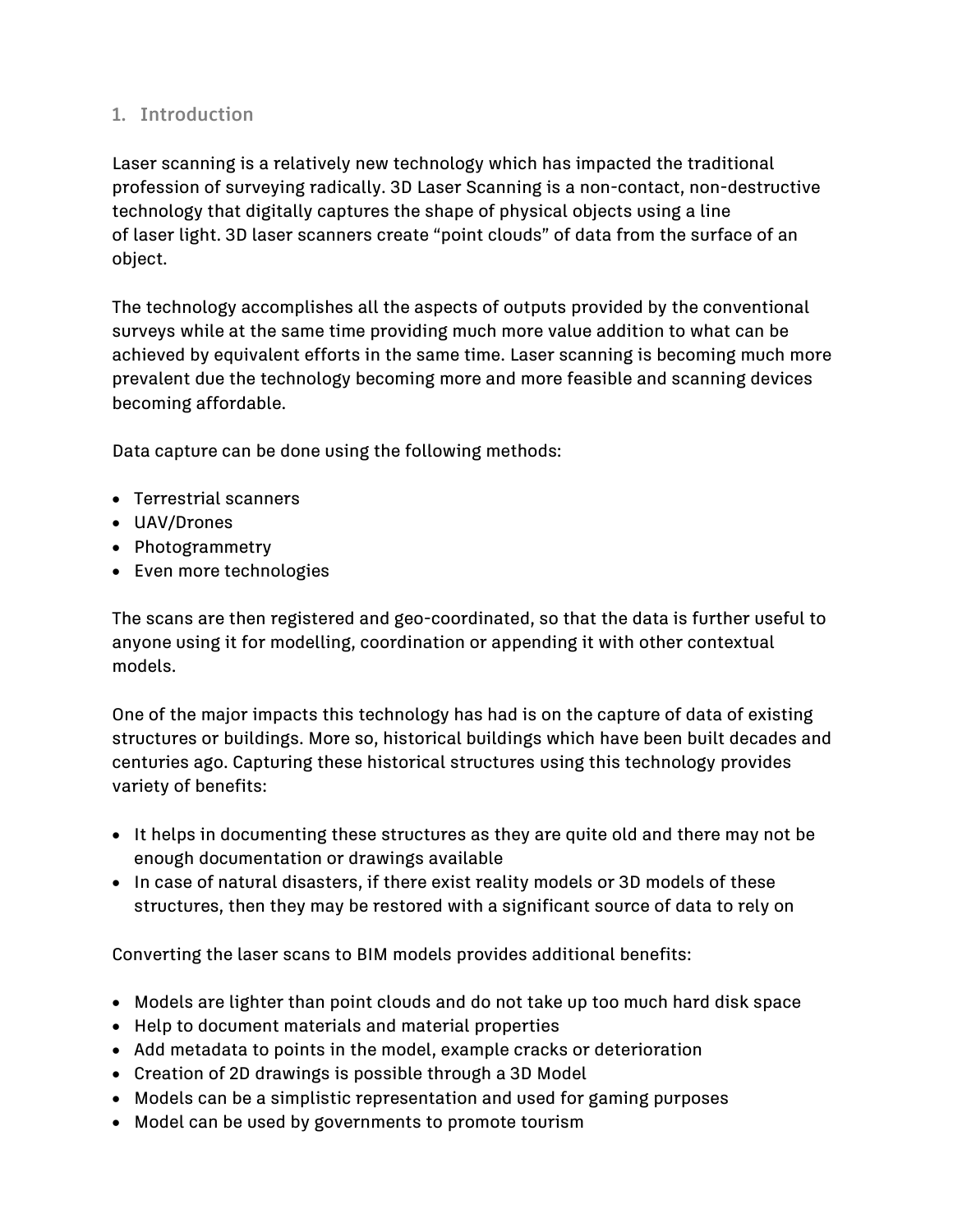• Planning for emergency situations

The software needed for this class

- Autodesk ReCap Pro
- Autodesk ReCap Photo
- Autodesk ReCap 360
- Autodesk Revit
- Autodesk Navisworks
- Dynamo Add-in for Revit

#### Autodesk ReCap Pro

The main tool for reality visualization. Supports most formats for bringing the native point cloud files from a scanner to the computer. Can also be used for converting point clouds to mesh models.

#### Autodesk ReCap Photo

Earlier ReMake, ReCap Photo is useful for converting photographs (20+) to mesh models. Works on a cloud subscription.

#### Autodesk ReCap 360

Cloud service to share and view RealView of Point Cloud projects online as well as convert photos to mesh models. Converted meshes from ReCap Pro are also visible here.

#### Autodesk Revit

Everyone's favorite model authoring software. In this class will be used for creating families and model elements based on point clouds

#### Autodesk Navisworks

Bringing multiple Revit models and Point Clouds together for visualization and model audits

#### Autodesk Revit Live

Cloud service which will convert a Revit model to a navigable 3D BIM Model in a gaming like environment and also supports Virtual Reality Devices

#### Dynamo Add-in for Revit

Visual Programming application used in this class for automating model checks and importing OBJ to Revit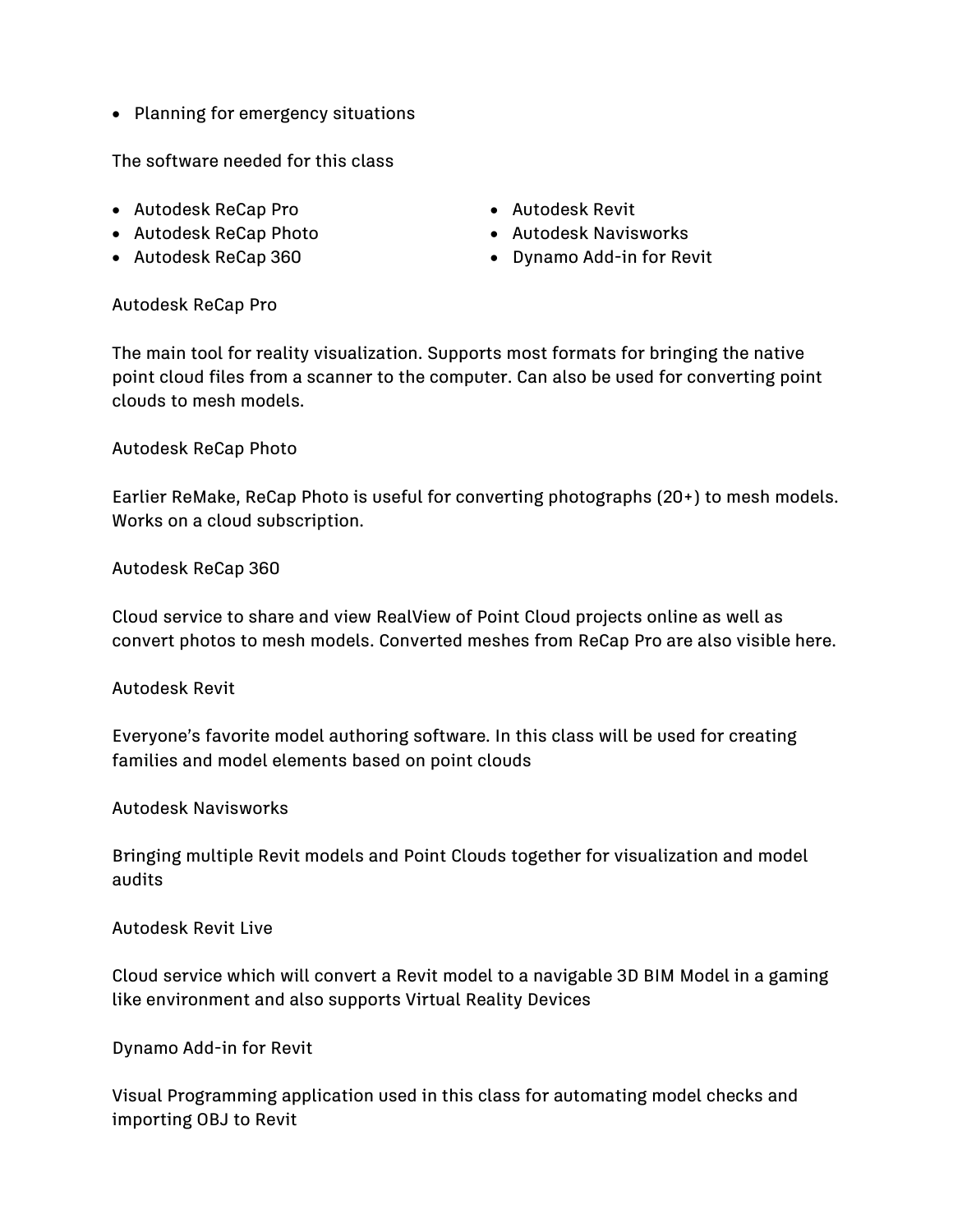<span id="page-4-0"></span>**2. Creating Revit families using point clouds**

Software to be used in this section:

- ReCap Pro
- Revit
- Dynamo

In any scan to BIM project, especially when modelling the architectural and structural features, you would be using the family modelling tools the most. This is natural, because most of the items that need to be captured are quite custom, especially when considering historical architecture.

To start off, we would be looking at bringing a point cloud at the correct coordinates in Revit. It is of prime importance for better collaboration and correctness of the model, but Revit's limitation of 33km does cause some issues while doing that. We will take a look at what is the best practice for bringing in point cloud data when you get the following warning:

| Revit                                                                                                                                                                      | 23                                                |
|----------------------------------------------------------------------------------------------------------------------------------------------------------------------------|---------------------------------------------------|
| Geometry in dwg file F:\Revit Projects\120k<br>Size.dwg has extents greater than 20 miles<br>undesirable graphic behavior. Click OK to<br>continue, Cancel to exit import. | (33km). This may reduce reliability and result in |
|                                                                                                                                                                            | Cancel<br>OK                                      |

Since the family environment cannot be used to directly import point clouds, an equivalent workflow of using "Model In-Place" and then using the modelled geometry from that instance to create a loadable family should be followed. Use of Model In-Place should be restricted to a minimum. This is because they increase file size significantly and there will be issues quantifying them via schedules.

If you are working on a large model with multiple people working, you may prefer to use Dynamo to audit your model for any Model In-Place families that may be there in your project. The following script automatically checks the model for any such families and isolates them in the currently active view. It is recommended to use a 3D view with everything checked in the Visibility/Graphics dialogue.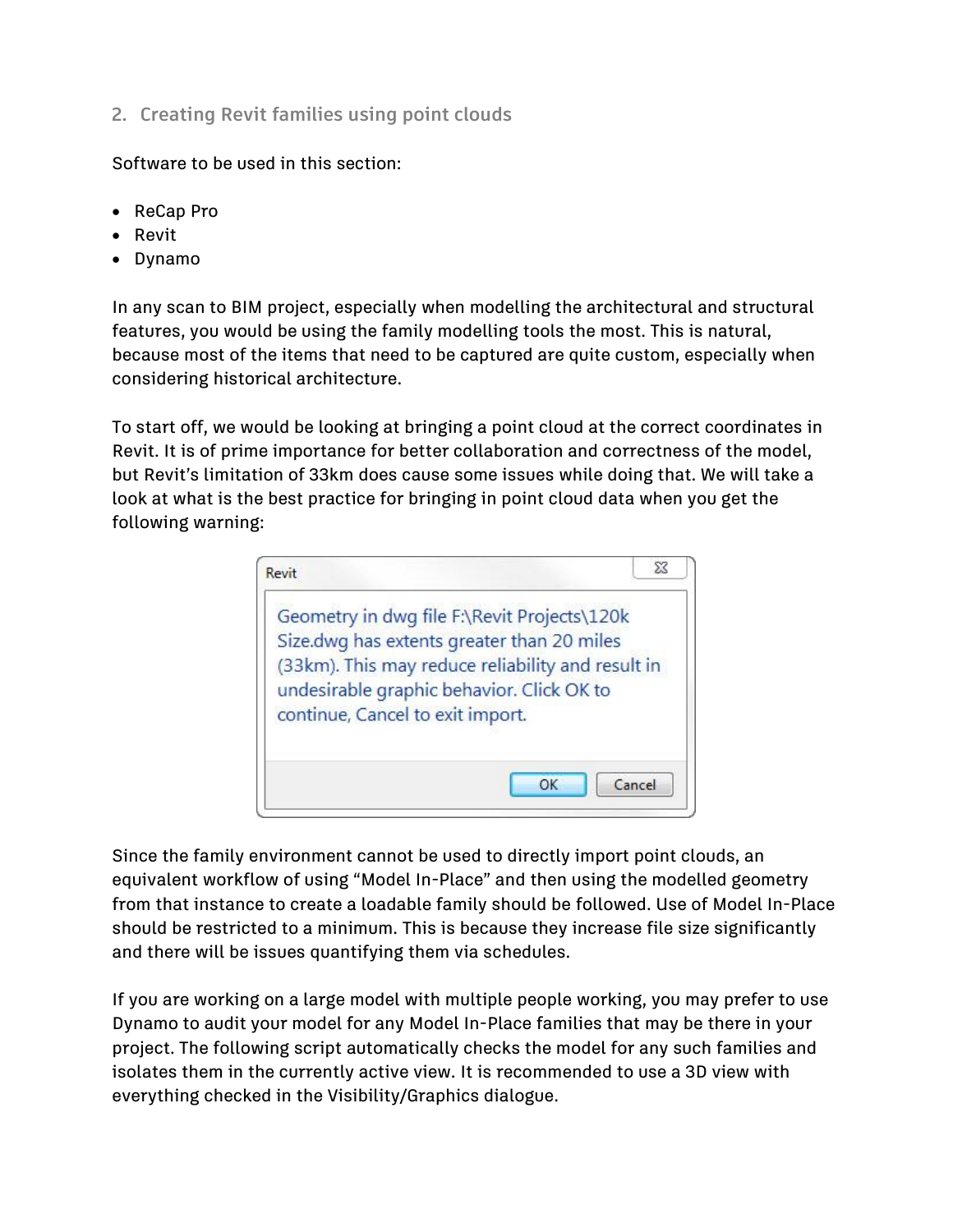It is a simplistic script with custom nodes from Bakery and Hot Gear, so make sure that you have added those packages before running the script.



The following cases will be discussed:

- Generic Model Template Families
- Face Based Families Voids and Cutouts
- Profile families Wall Sweeps and Reveals
- Line Based Families
- Adaptive Components

Uses of the above templates in context of point cloud data will be covered.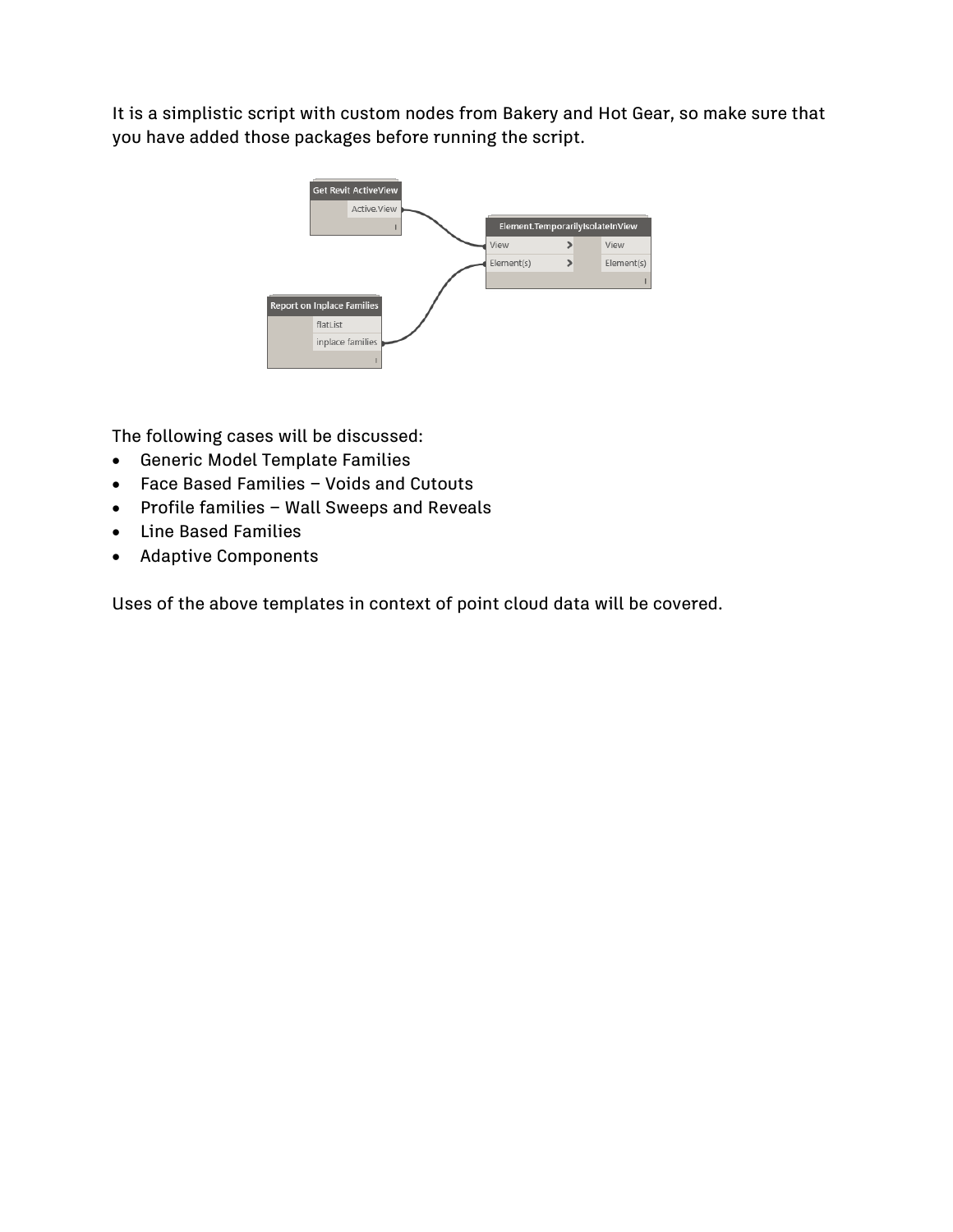<span id="page-6-0"></span>**3. Creating Mesh Models using Photographs**

Software to be used in this section:

- ReCap 360
- ReCap Photo
- Revit

In this section, we will be looking at how photographs can be used to capture historic monuments and converting them to mesh models which can also be then appended into the Revit models to aid in BIM documentation.

Something as simple as photographs taken from a smartphone or DSLR camera can be used to create mesh models. Earlier this could be done using ReMake Software but it has recently graduated to become ReCap Photo. (see links in helpful resources at the end of this document for more information)

This technique relies on Photogrammetry and the following strategies can be applied while taking photographs:

- 1) Camera Dome
- 2) Moving Camera
- 3) Flying Camera
- 4) Turntable
- 5) Moving Object

For architectural photogrammetry however, only points 2 and 3 are applicable. It is important to take as many photographs as possible to achieve better results.

As a simple example for this class, this model in the below pictures was created using only 6 photos. This was possible in ReMake and ReCap 360 but in ReCap Photo a minimum of 20 photos would be required. As mentioned in the Helpful resources at the end of this document, only ReCap Photo is going to be available for this process after December 1, 2017.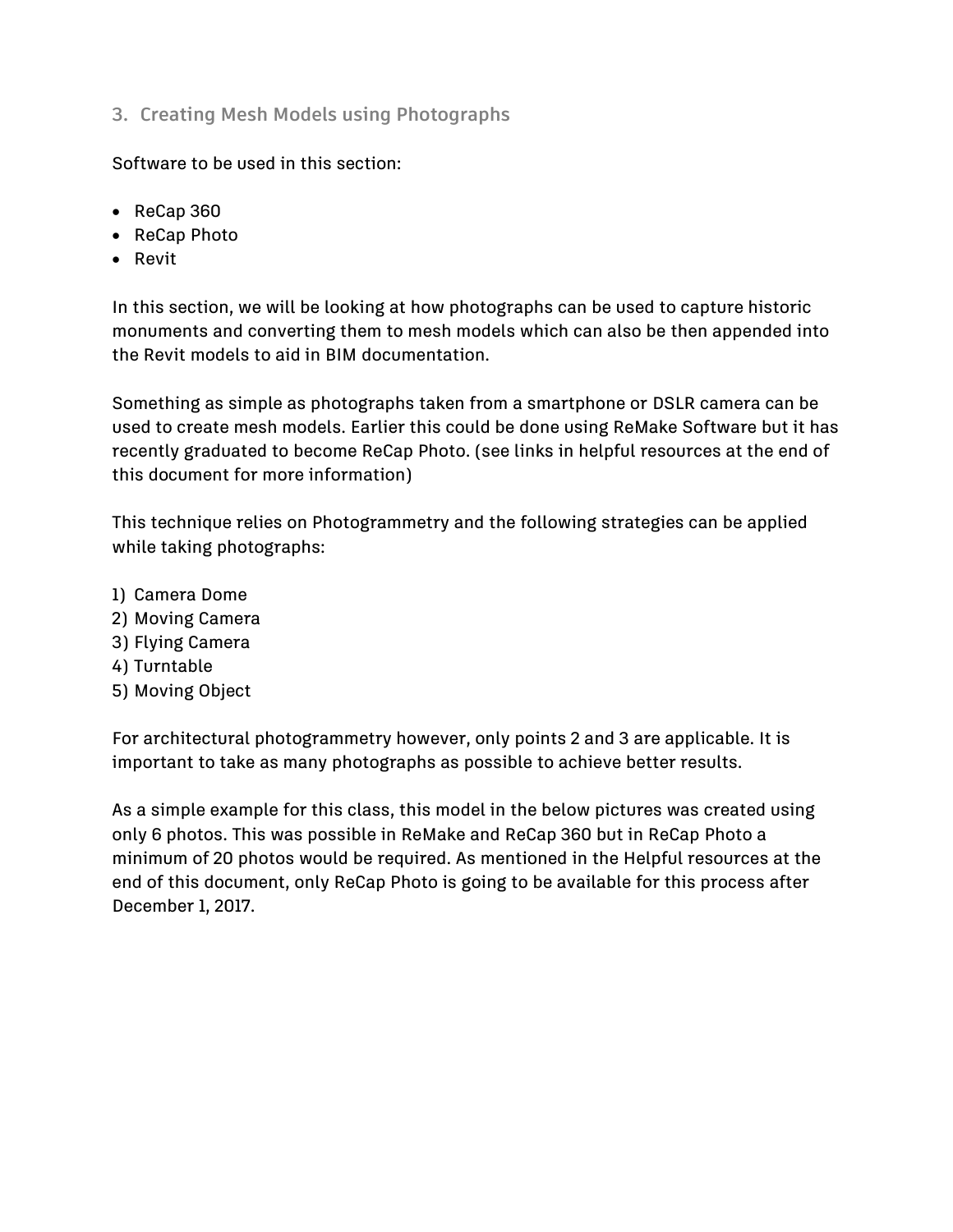

**EXAMPLE PHOTOGRAPH. MULTIPLE PHOTOS NEED TO BE TAKEN TO ENSURE A PROPER 3D MODEL IS CREATED.**



**3D MESH MODEL (LEFT) AND CORRESPONDING WIREFRAME VIEW OF IT (RIGHT) CREATED**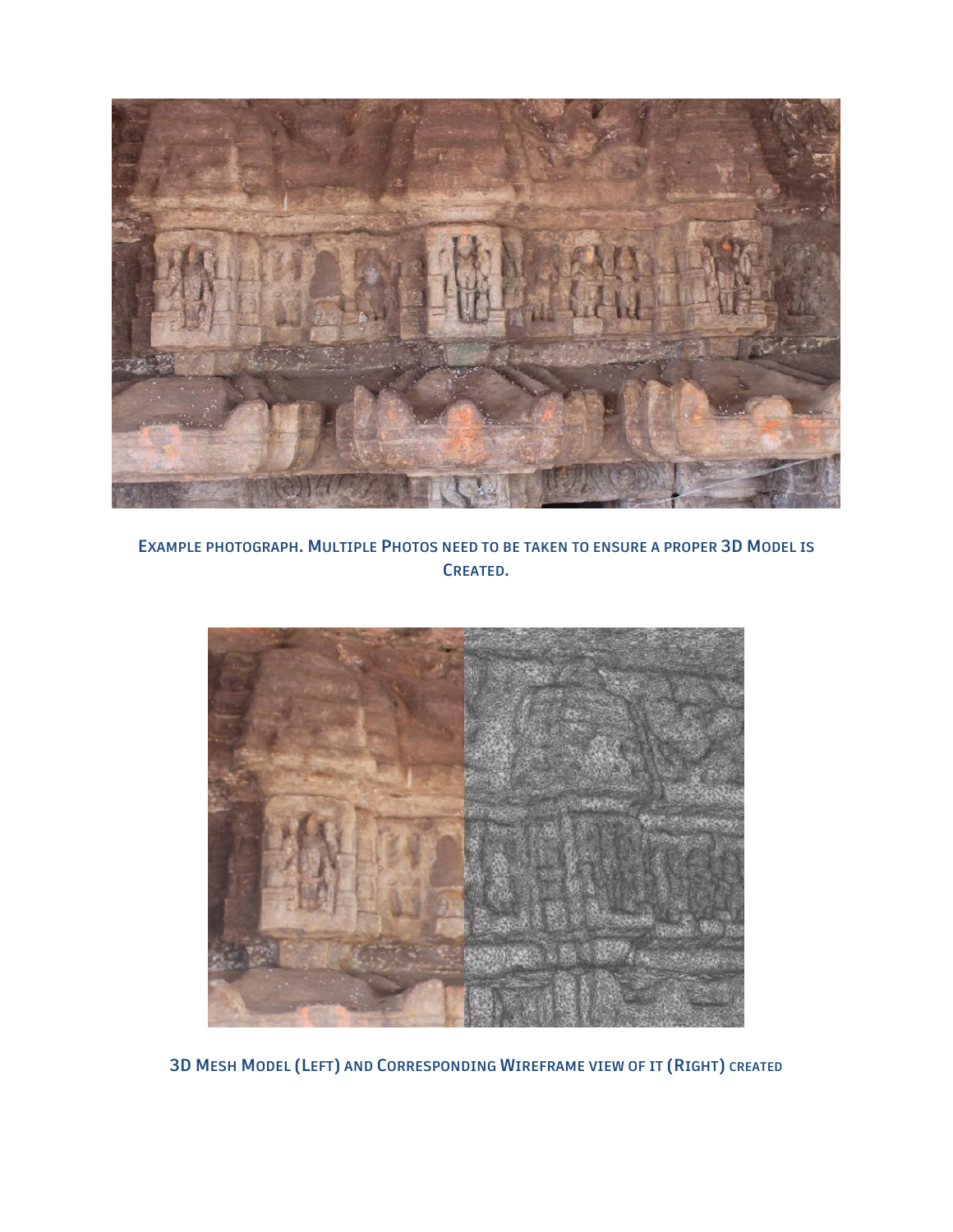<span id="page-8-0"></span>**4. Creating Mesh Models using Point Clouds and bringing the models in Revit**

Software to be used in this section:

- ReCap Pro
- Dynamo
- Revit

Point cloud data can even be used to automatically create models. For example, in large scale mapping in civil engineering workflows, you can use a point cloud generated from a UAV scan to achieve a pretty accurate terrain model using Autodesk Civil 3D. While this workflow has existed from a long time, using a similar workflow for architectural modelling is relatively new.

The software and tools available today make this possible. You need a subscription to ReCap Pro and cloud credits to achieve this. The model creation takes place in the cloud and you can download the model in multiple formats. None of them, however, are compatible with Revit directly.

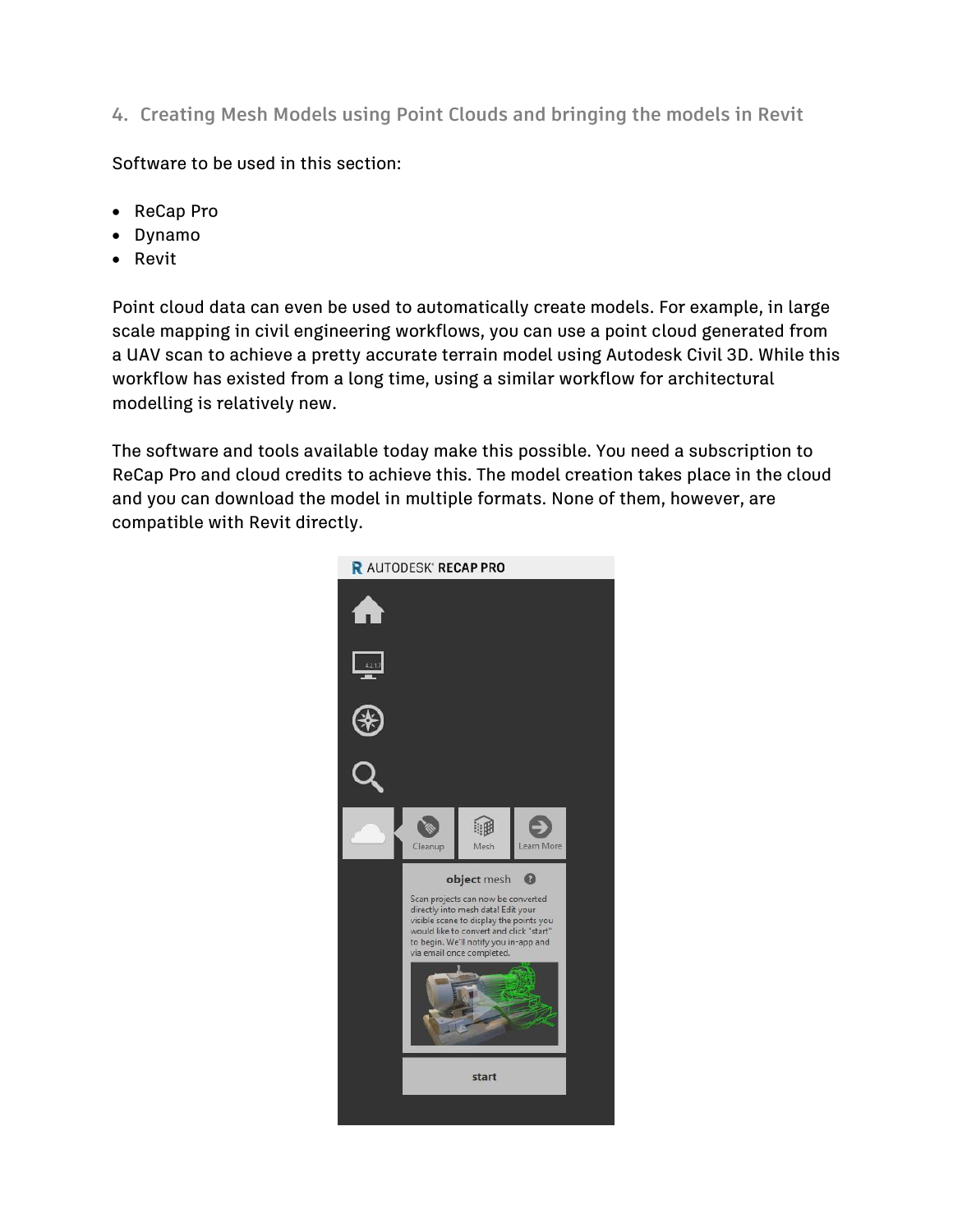Converting the mesh models generated in the above step and bringing them into Revit is another challenge, since they do not exist in native formats that Revit supports for import. The below workflows can be followed for bringing into Revit:

- 1) OBJ > DWG (Via 3DS Max) > Revit Family > Revit Project
- 2) OBJ > FormIt > Revit
- 3) OBJ > NWC > Revit Project (Just visualization)
- 4) OBJ > Dynamo > Revit Project

The script for bringing an OBJ to Revit is shown below, but be careful, as with all things Dynamo, it may not work with larger models for multiple reasons. It is a good idea to break your OBJ into parts and then import it.

The following packages need to be installed before running this script:

- MeshToolKit
- Spring Nodes



**THIS DYNAMO SCRIPT SHOULD BE RUN IN A FAMILY ENVIRONMENT AND YOU CAN TWEAK THE TRIANGLE COUNT AND THE SCALE FACTORS FOR ACHIEVING THE DESIRED RESULTS.**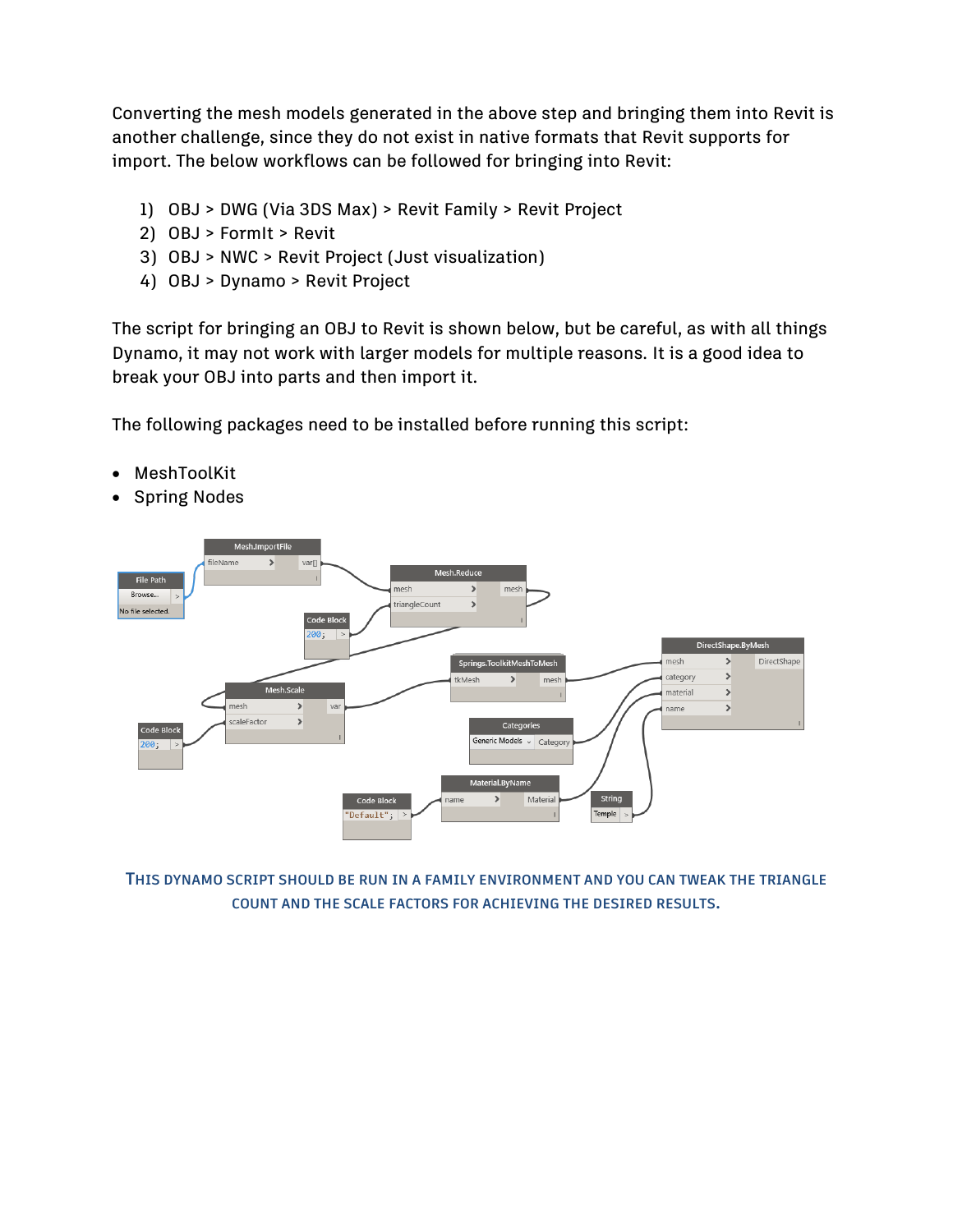

#### **THIS IS THE OBJ INSIDE REVIT IN RAY TRACE VIEW MODE**



**THIS IS THE OBJ IN REVIT IN REALISTIC VIEW MODE**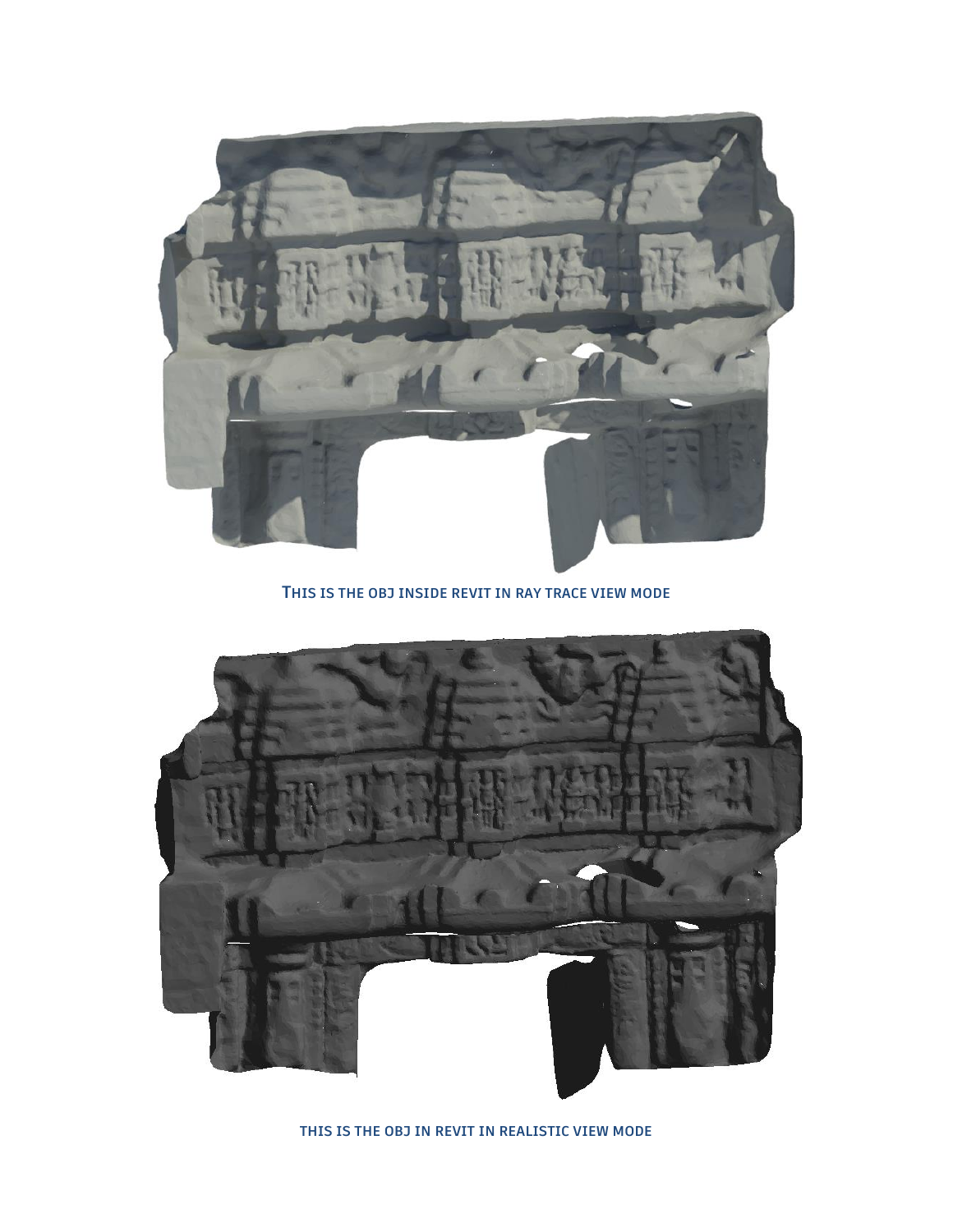

**MODEL REFERENCED AS NWC FROM NAVISWORKS IN REVIT**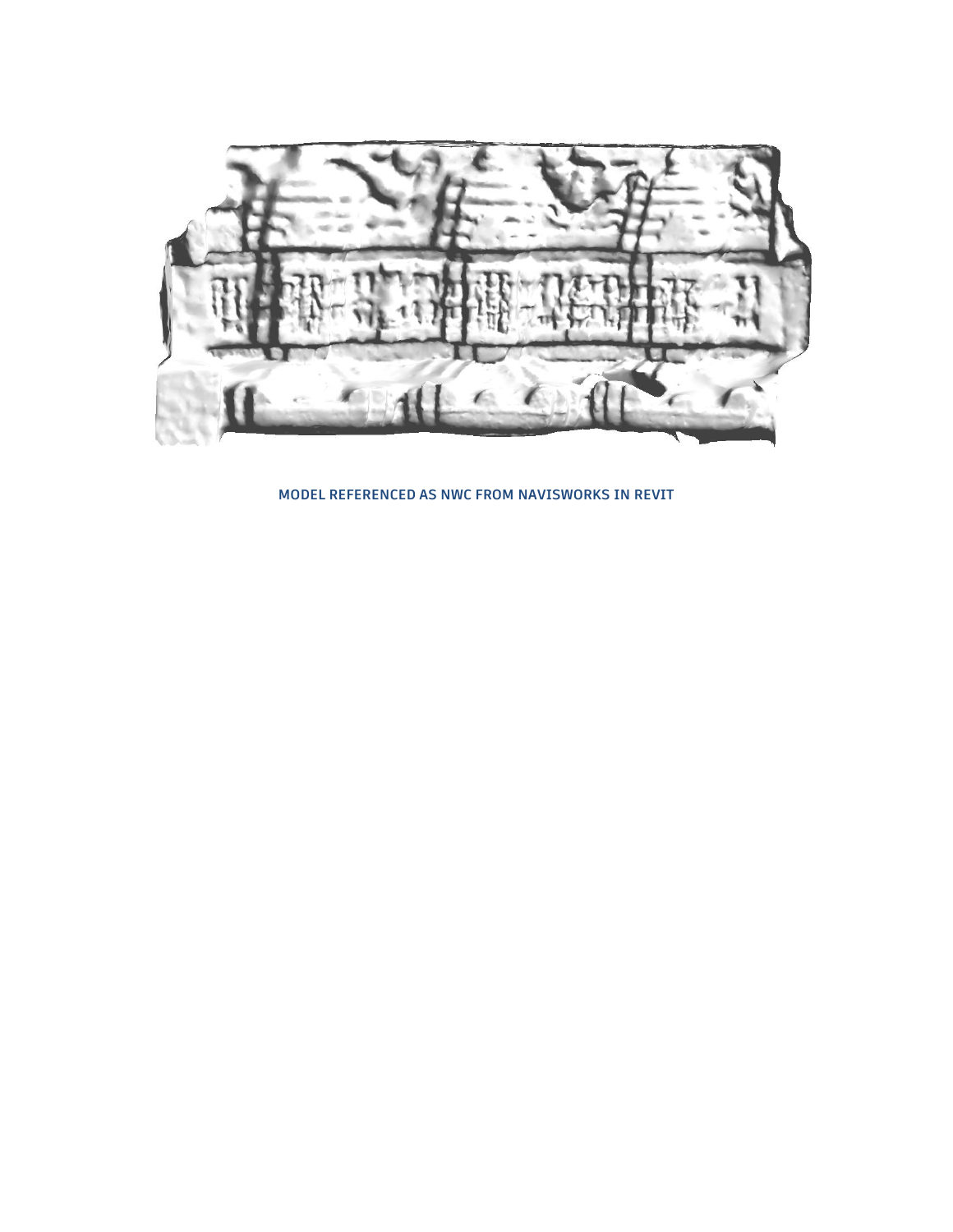<span id="page-12-0"></span>**5. Exporting and Viewing the Models**

Software to be used in this section:

- Revit Live
- Navisworks
- A360 Viewer

Model authoring tools like Revit are also great for viewing the 3D BIM Models that have been prepared but it may be of prime importance to export the models from Revit to another application for a variety of reasons.

- Exporting to Navisworks Freedom can be useful in case the client does not have a license of Revit
- Export to A360/A360 Viewer/Revit Live will solve the above problem and also without a need to download any software
- To do more with your model, you may want to export it to a gaming engine or a visualization software like Revit Live, in which you can navigate around the model



**UPLOADING THE MODEL TO REVIT LIVE REQUIRES CLOUD CREDITS AND SIGNIFICANT WAIT TIME IF THE MODEL SIZE IS VERY HIGH**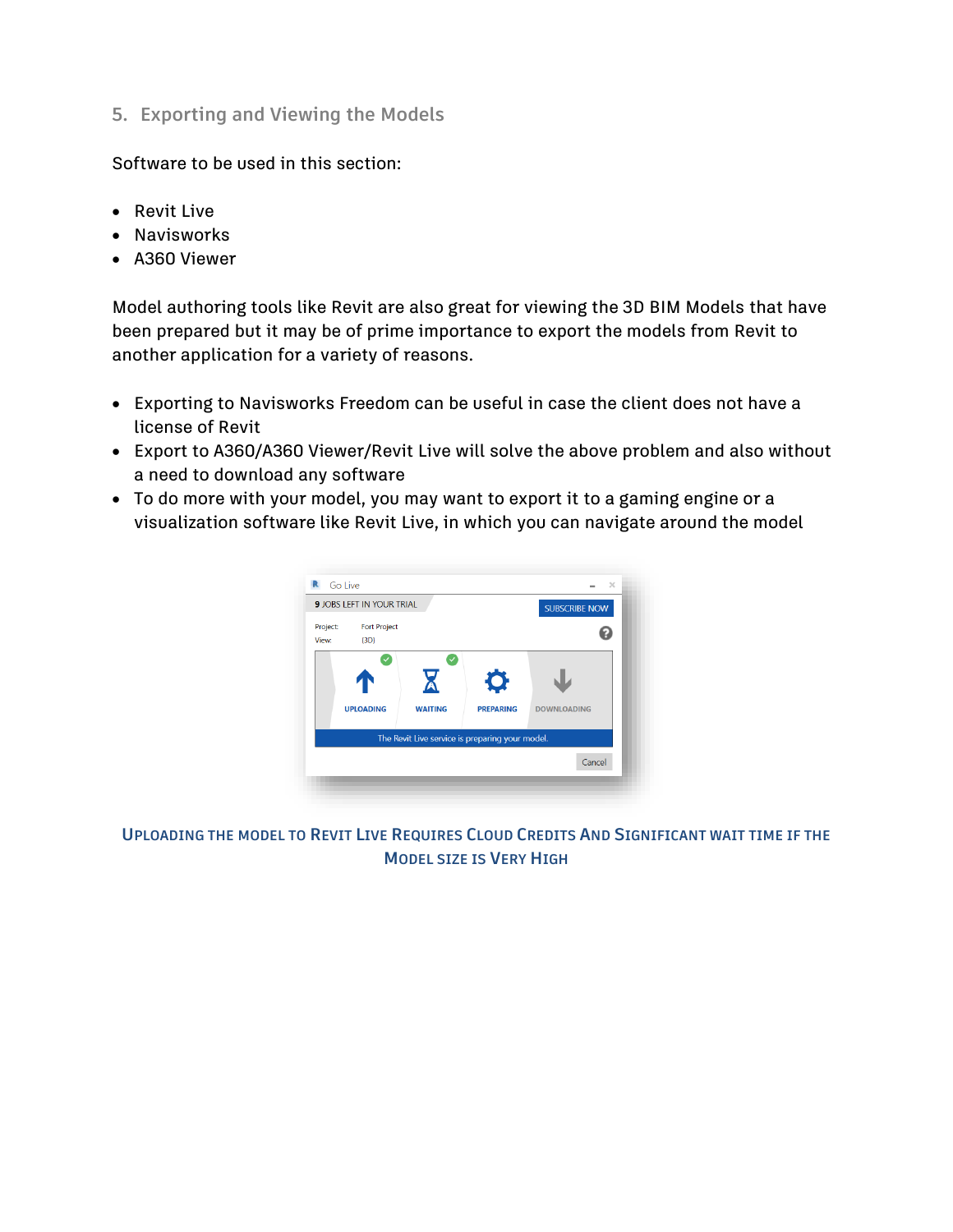

**THE MODEL, WHEN EXPORTED TO REVIT LIVE. IT CAN BE FURTHER EXPORTED AS A STANDALONE APP.**

| AUTODESK' VIEWER |                                                                                                                   | $\bullet =$<br>$\bigcirc$ Help |
|------------------|-------------------------------------------------------------------------------------------------------------------|--------------------------------|
|                  | Processing                                                                                                        |                                |
|                  | This may take a few moments.                                                                                      |                                |
|                  | M<br>117-ADC-ARC-06B-CEN.<br>Processing<br>Don't want to wait? We'll email you a link<br>once your file is ready. |                                |

# **THE MODEL CAN BE UPLOADED TO A360 VIEWER OR BIM 360 PLATFORMS FOR CLOUD BASED VIEWING**



**THE MODEL AS SEEN IN THE A360 VIEWER**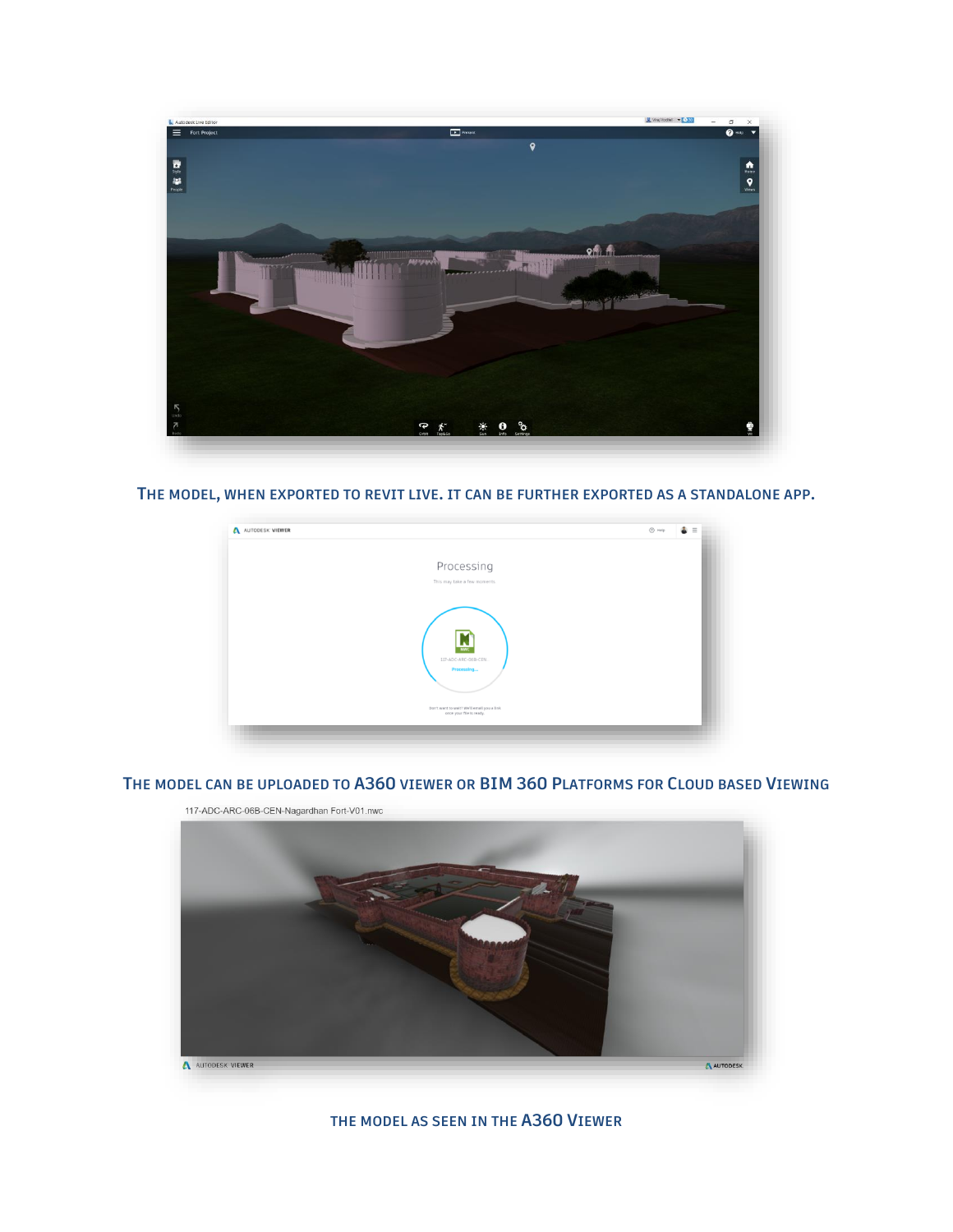# <span id="page-14-0"></span>**Conclusion**

From this class you have understood:

- How to crop  $\xi$  clean up point clouds to bring them to other software using ReCap
- Bringing the point cloud in the correct location in Revit and Navisworks
- Using the point cloud to model a family
- Creating generic, face based and linear families
- Best practices of creating families in a Scan to BIM project
- Workflow for creating a mesh model using photographs
- Workflow for creating a mesh model using point clouds
- Workflows for bringing mesh model to Revit
- Exporting the model to Navisworks and having it at the correction location
- Exporting the model to visualization software like Revit Live